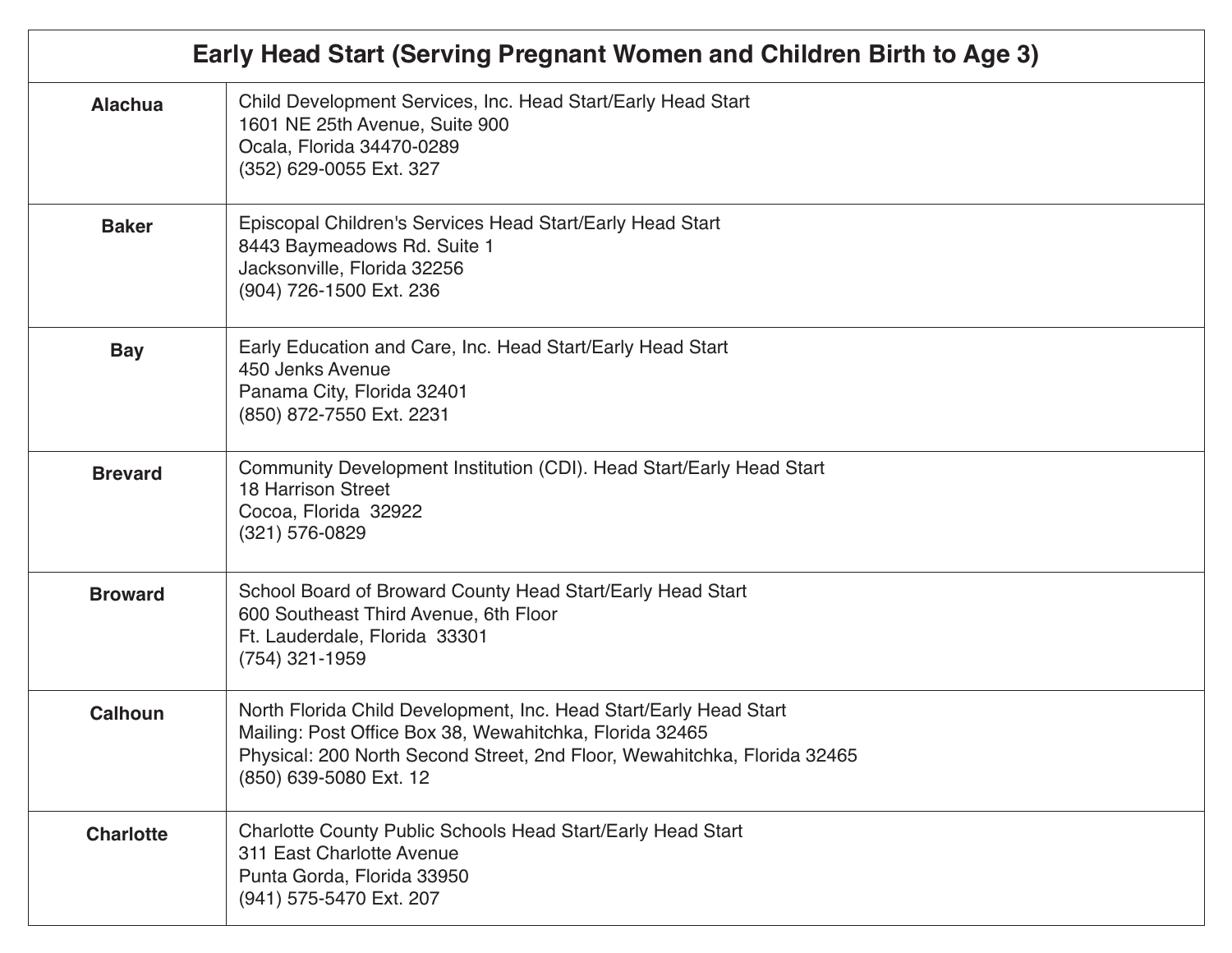| Early Head Start (Serving Pregnant Women and Children Birth to Age 3) |                                                                                                                                                                                                           |
|-----------------------------------------------------------------------|-----------------------------------------------------------------------------------------------------------------------------------------------------------------------------------------------------------|
| <b>Citrus</b>                                                         | Child Development Services, Inc. Head Start/Early Head Start<br>1601 NE 25th Avenue, Suite 900<br>Ocala, Florida 34470-0289<br>(352) 629-0055 Ext. 327                                                    |
| <b>Collier</b>                                                        | Redlands Christian Migrant Association Head Start/Early Head Start<br>402 West Main Street<br>Immokalee, Florida 34142<br>$(239)$ 658-3560                                                                |
| <b>Columbia</b>                                                       | Suwannee Valley 4C's Head Start/Early Head Start<br>Mailing: Post Office Box 2637, Lake City, Florida 32056-2637<br>Physical: 236 SW Columbia Street, Lake City, Florida 32025<br>(386) 754-2222 Ext. 106 |
| <b>DeSoto</b>                                                         | Redlands Christian Migrant Association Head Start/Early Head Start<br>402 West Main Street<br>Immokalee, Florida 34142<br>(239) 658-3560                                                                  |
| <b>Dixie</b>                                                          | Child Development Services, Inc. Head Start/Early Head Start<br>1601 NE 25th Avenue, Suite 900<br>Ocala, Florida 34470-0289<br>(352) 629-0055 Ext. 327                                                    |
| <b>Duval</b>                                                          | Lutheran Services Florida Head Start/Early Head Start<br>1095 A Philip Randolph Blvd<br>Jacksonville, Florida 32206<br>$(904)$ 630-1268                                                                   |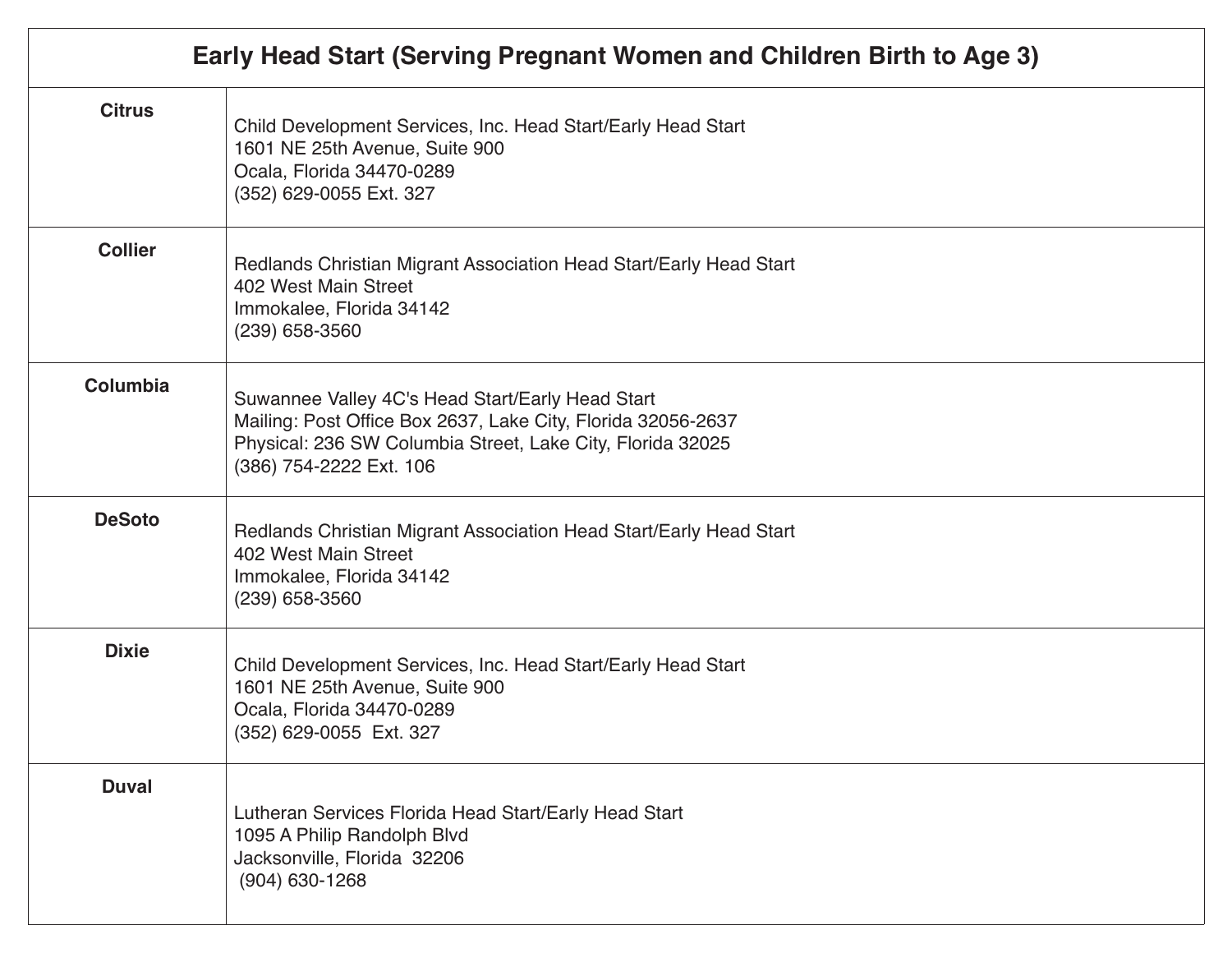| Early Head Start (Serving Pregnant Women and Children Birth to Age 3) |                                                                                                                                                                                                                                    |
|-----------------------------------------------------------------------|------------------------------------------------------------------------------------------------------------------------------------------------------------------------------------------------------------------------------------|
| <b>Escambia</b>                                                       | Community Action Program Committee, Inc.<br>1308 North Palafox Street<br>Pensacola, Florida 32501<br>(850) 438-4021                                                                                                                |
| <b>Franklin</b>                                                       | Early Education and Care, Inc. Head Start/Early Head Start<br>450 Jenks Avenue<br>Panama City, Florida 32401<br>(850) 872-7550 Ext. 2231                                                                                           |
| Gadsden                                                               | <b>FSU Early Head Start Program</b><br>1339 East Lafayette Street<br>Tallahassee, Florida 32301<br>(850) 922-1330                                                                                                                  |
| <b>Gilchrist</b>                                                      | Child Development Services, Inc. Head Start/Early Head Start<br>1601 NE 25th Avenue, Suite 900<br>Ocala, Florida 34470-0289<br>(352) 629-0055 Ext. 327                                                                             |
| <b>Glades</b>                                                         | Redlands Christian Migrant Association Head Start/Early Head Start<br>402 West Main Street<br>Immokalee, Florida 34142<br>$(239)$ 658-3560                                                                                         |
| Gulf                                                                  | North Florida Child Development, Inc. Head Start/Early Head Start<br>Mailing: Post Office Box 38, Wewahitchka, Florida 32465<br>Physical: 200 North Second Street, 2nd Floor, Wewahitchka, Florida 32465<br>(850) 639-5080 Ext. 12 |
| <b>Hamilton</b>                                                       | Suwannee Valley 4C's Head Start/Early Head Start<br>Mailing: Post Office Box 2637, Lake City, Florida 32056-2637<br>Physical: 236 SW Columbia Street, Lake City, Florida 32025<br>(386) 754-2222 Ext. 106                          |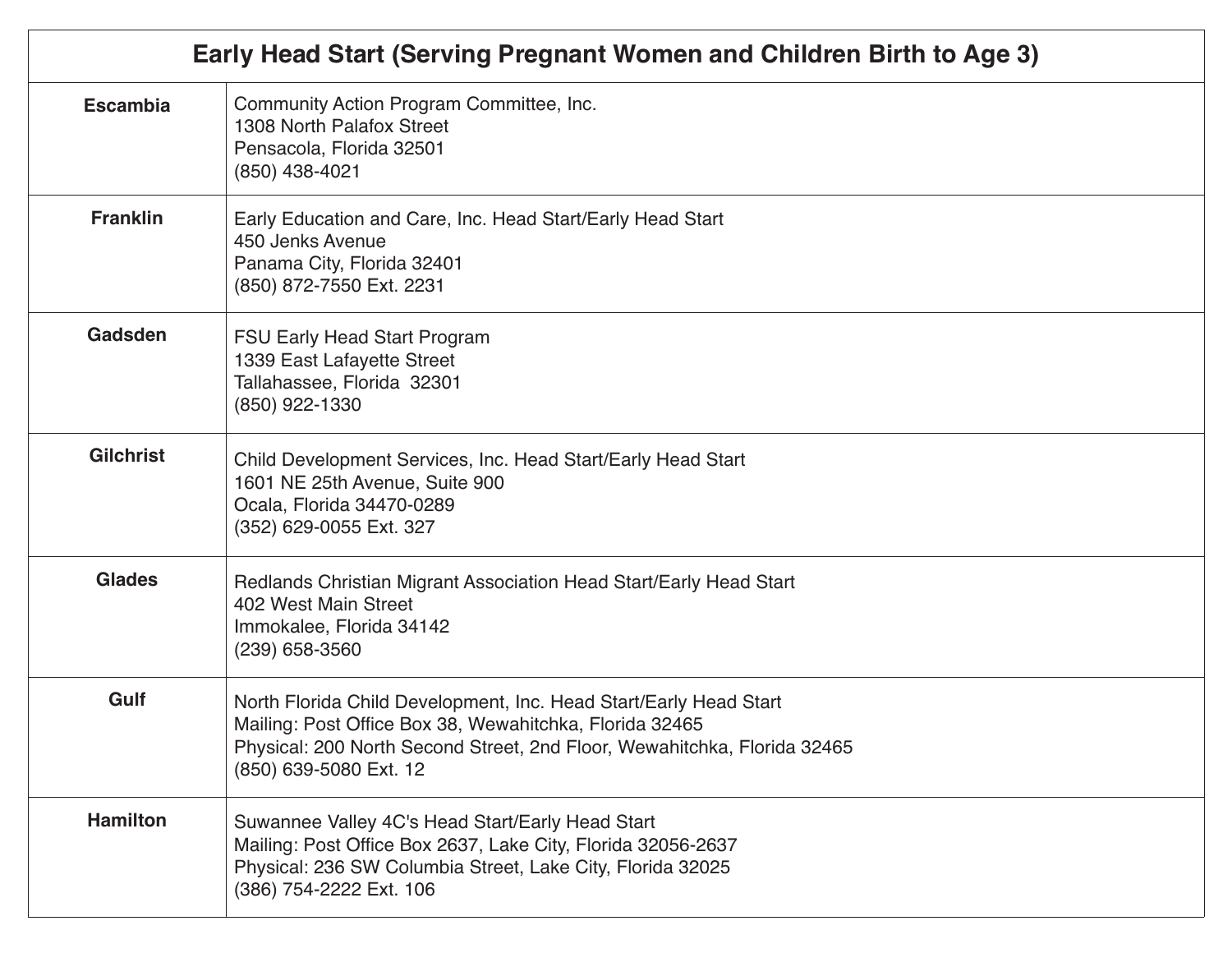| Early Head Start (Serving Pregnant Women and Children Birth to Age 3) |                                                                                                                                                                                                |
|-----------------------------------------------------------------------|------------------------------------------------------------------------------------------------------------------------------------------------------------------------------------------------|
| <b>Hardee</b>                                                         | Redlands Christian Migrant Association Head Start/Early Head Start<br>402 West Main Street<br>Immokalee, Florida 34142<br>$(239)$ 658-3560                                                     |
| <b>Hendry</b>                                                         | Redlands Christian Migrant Association Head Start/Early Head Start<br>402 West Main Street<br>Immokalee, Florida 34142<br>$(239)$ 658-3560                                                     |
| <b>Highlands</b>                                                      | Redlands Christian Migrant Association Head Start/Early Head Start<br>402 West Main Street<br>Immokalee, Florida 34142<br>$(239)$ 658-3560                                                     |
| Hillsborough                                                          | <b>Board of County Commissioners</b><br>Hillsborough County Head Start/Early Head Start<br>3639 W. Waters Avenue, Suite 500<br>Tampa, Florida 33614<br>(813) 272-5140                          |
| <b>Indian River</b>                                                   | Redlands Christian Migrant Association Head Start/Early Head Start<br>402 West Main Street<br>Immokalee, Florida 34142<br>(239) 658-3560                                                       |
| <b>Jackson</b>                                                        | Jackson County School Board Head Start/Early Head Start<br>Mailing: Post Office Box 5958, Marianna, Florida 32447<br>Physical: 2950 Cherokee Street, Marianna, Florida 32446<br>(850) 482-1266 |
| <b>Jefferson</b>                                                      | Kids Incorporated Early Head Start<br>2326 Centerville Road<br>Tallahassee, Florida 32308<br>(850) 414-9800 Ext. 106                                                                           |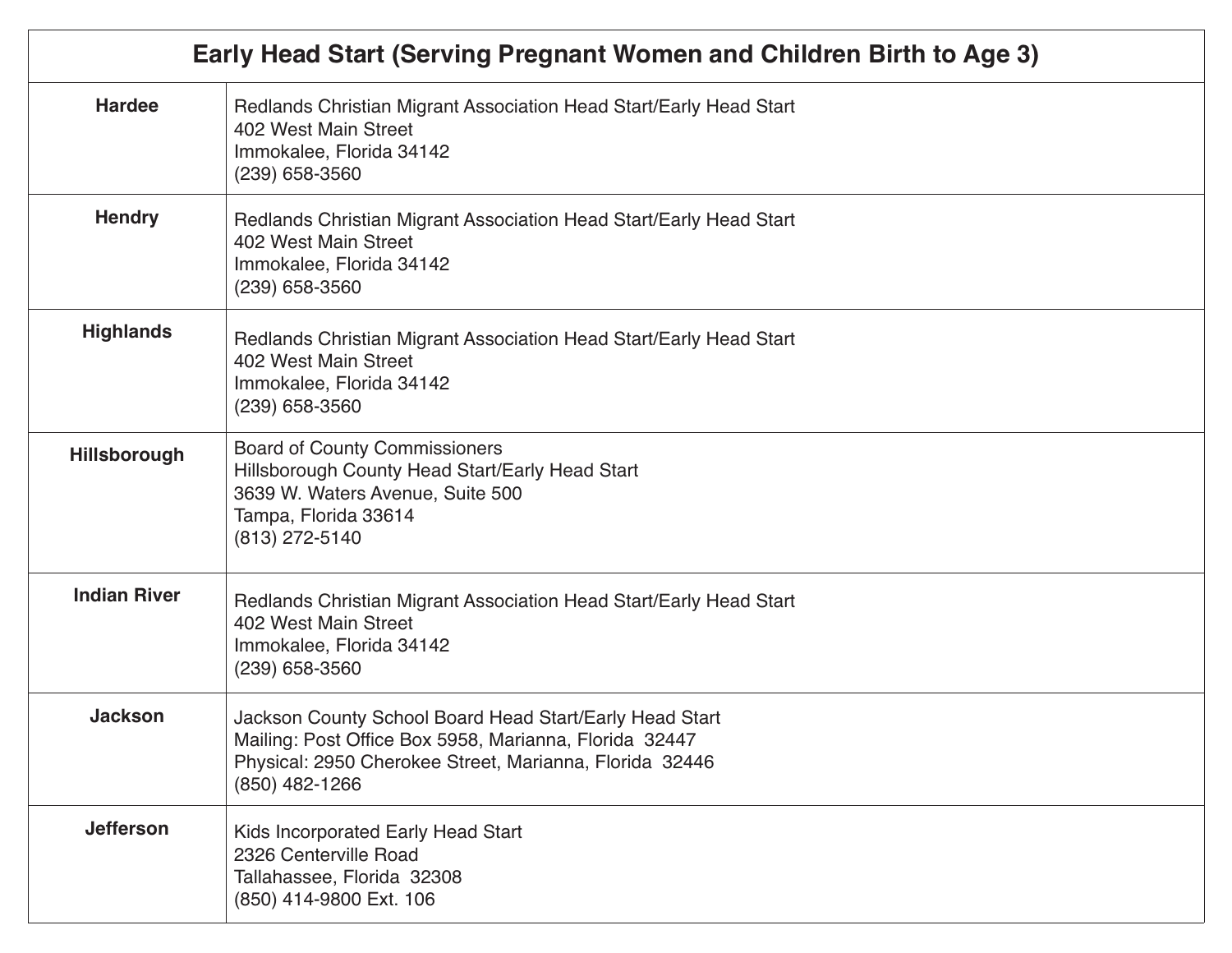| Early Head Start (Serving Pregnant Women and Children Birth to Age 3) |                                                                                                                                                                                                                                    |
|-----------------------------------------------------------------------|------------------------------------------------------------------------------------------------------------------------------------------------------------------------------------------------------------------------------------|
| Lake                                                                  | Lake Community Action Agency, Inc. Head Start/Early Head start<br>501 North Bay Street<br>Eustis, Florida 32726<br>(352) 357-7070 Ext. 117                                                                                         |
| Lee                                                                   | Lee County School District Head Start/Early Head Start<br>3650 Michigan Avenue, Suite 4<br>Fort Myers, Florida 33916<br>$(239)$ 332-2512                                                                                           |
| Leon                                                                  | Kids Incorporated Early Head Start<br>2326 Centerville Road<br>Tallahassee, Florida 32308<br>(850) 414-9800 Ext. 106                                                                                                               |
| Levy                                                                  | Child Development Services, Inc. Head Start/Early Head Start<br>1601 NE 25th Avenue, Suite 900<br>Ocala, Florida 34470-0289<br>(352) 629-0055 Ext. 327                                                                             |
| <b>Liberty</b>                                                        | North Florida Child Development, Inc. Head Start/Early Head Start<br>Mailing: Post Office Box 38, Wewahitchka, Florida 32465<br>Physical: 200 North Second Street, 2nd Floor, Wewahitchka, Florida 32465<br>(850) 639-5080 Ext. 12 |
| <b>Madison</b>                                                        | Kids Incorporated Early Head Start<br>2326 Centerville Road<br>Tallahassee, Florida 32308<br>(850) 414-9800 Ext. 106                                                                                                               |
| <b>Manatee</b>                                                        | Manatee Community Action Agency Head Start/Early Head Start<br>302 Manatee Avenue, East, Suite 100<br>Bradenton, Florida 34208<br>(941) 750-6667 Ext. 7001                                                                         |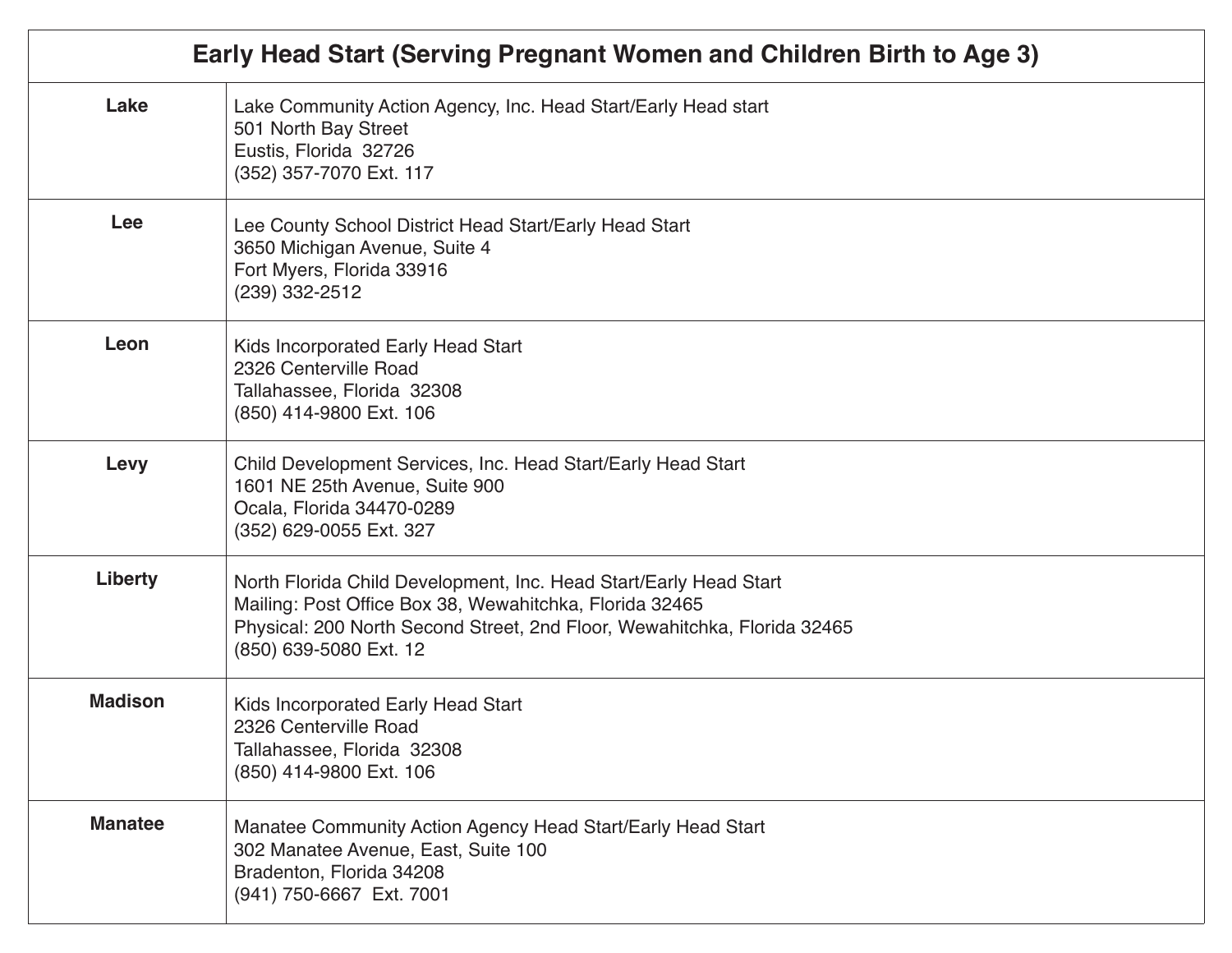| Early Head Start (Serving Pregnant Women and Children Birth to Age 3) |                                                                                                                                                                                                                                                                                                                        |
|-----------------------------------------------------------------------|------------------------------------------------------------------------------------------------------------------------------------------------------------------------------------------------------------------------------------------------------------------------------------------------------------------------|
| <b>Marion</b>                                                         | Child Development Services, Inc. Head Start/Early Head Start<br>1601 NE 25th Avenue, Suite 900<br>Ocala, Florida 34470-0289<br>(352) 629-0055 Ext.327                                                                                                                                                                  |
| <b>Martin</b>                                                         | The Dunbar Center, Inc. Early Head Start<br>12100 Southeast Lantana Avenue<br>Hobe Sound, Florida 33455<br>(772) 545-0644                                                                                                                                                                                              |
| <b>Miami-Dade</b>                                                     | Miami Dade CAA Head Start/Early Head Start<br>701 NW First Court, 9th Floor<br>Miami, Florida 33136<br>(786) 469-4622                                                                                                                                                                                                  |
| <b>Okaloosa</b>                                                       | Okaloosa County Comprehensive Head Start/Early Head Start<br>60 Second Street, Suite 401<br>Shalimar, Florida 32579-1769<br>(850) 651-0645                                                                                                                                                                             |
| Orange                                                                | Children's Home Society of Florida/ Early Head Start<br>1485 South Semoran Blvd. Suite 1402<br>Winter Park, Florida 32792<br>(321) 397-3000 Ext. 335<br><b>Community Coordinated Care for Children</b><br><b>Head Start/Early Head Start</b><br>3500 West Colonial Drive<br>Orlando, Florida 32808<br>$(407)$ 532-4365 |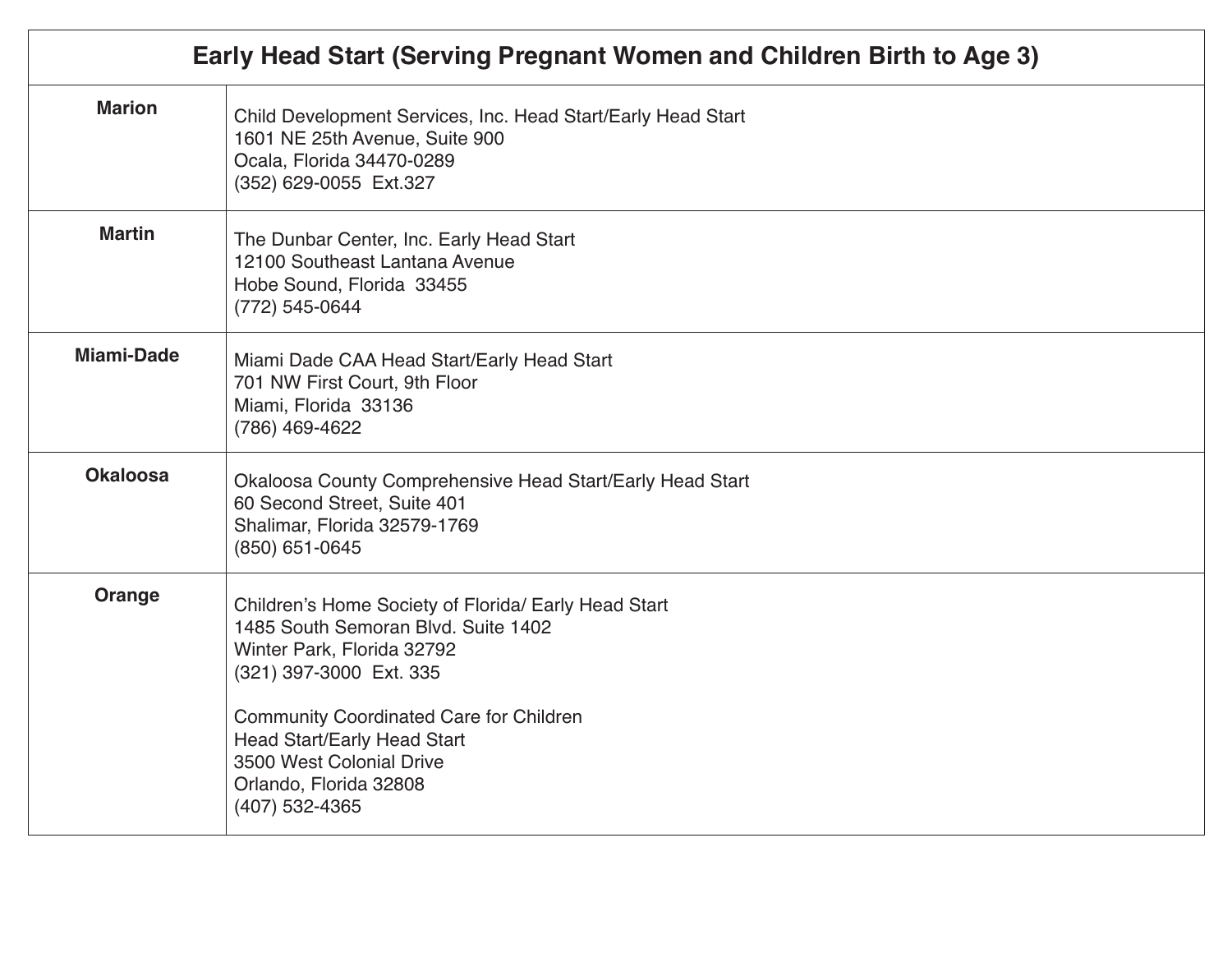| Early Head Start (Serving Pregnant Women and Children Birth to Age 3) |                                                                                                                                                                                                                 |
|-----------------------------------------------------------------------|-----------------------------------------------------------------------------------------------------------------------------------------------------------------------------------------------------------------|
| <b>Palm Beach</b>                                                     | Palm Beach County Board of County Commissioners<br><b>Head Start/Early Head Start</b><br><b>Four Points Building</b><br>50 South Military Trail, Ste. 203<br>West Palm Beach, Florida 33415<br>$(561)$ 233-1600 |
|                                                                       | Redlands Christian Migrant Association Head Start/Early Head Start<br>402 West Main Street<br>Immokalee, Florida 34142<br>(239) 658-3560                                                                        |
| <b>Pasco</b>                                                          | District School Board of Pasco County Head Start/Early Head Start<br>7227 Land O' Lakes Boulevard<br>Land O' Lakes, Florida 34638-9529<br>(813) 794-2730                                                        |
| <b>Pinellas</b>                                                       | Pinellas County Head Start/Early Head Start<br><b>Tall Pines Business Center</b><br>2210 Tall Pines Drive, Suite 200<br>Largo, Florida 33771<br>(727) 547-5920                                                  |
| <b>Polk</b>                                                           | <b>ALPI Early Head Start</b><br>300 Lynchburg Road<br>Lake Alfred, Florida 33850<br>(863) 956-3491                                                                                                              |
| <b>Putnam</b>                                                         | Redlands Christian Migrant Association Head Start/Early Head Start<br>402 West Main Street<br>Immokalee, Florida 34142<br>(239) 658-3560                                                                        |
| <b>Santa Rosa</b>                                                     | Santa Rosa School Board Head Start/Early Head Start<br>4950 Susan Street<br>Milton, Florida 32570<br>(850) 983-5720 Ext. 200                                                                                    |